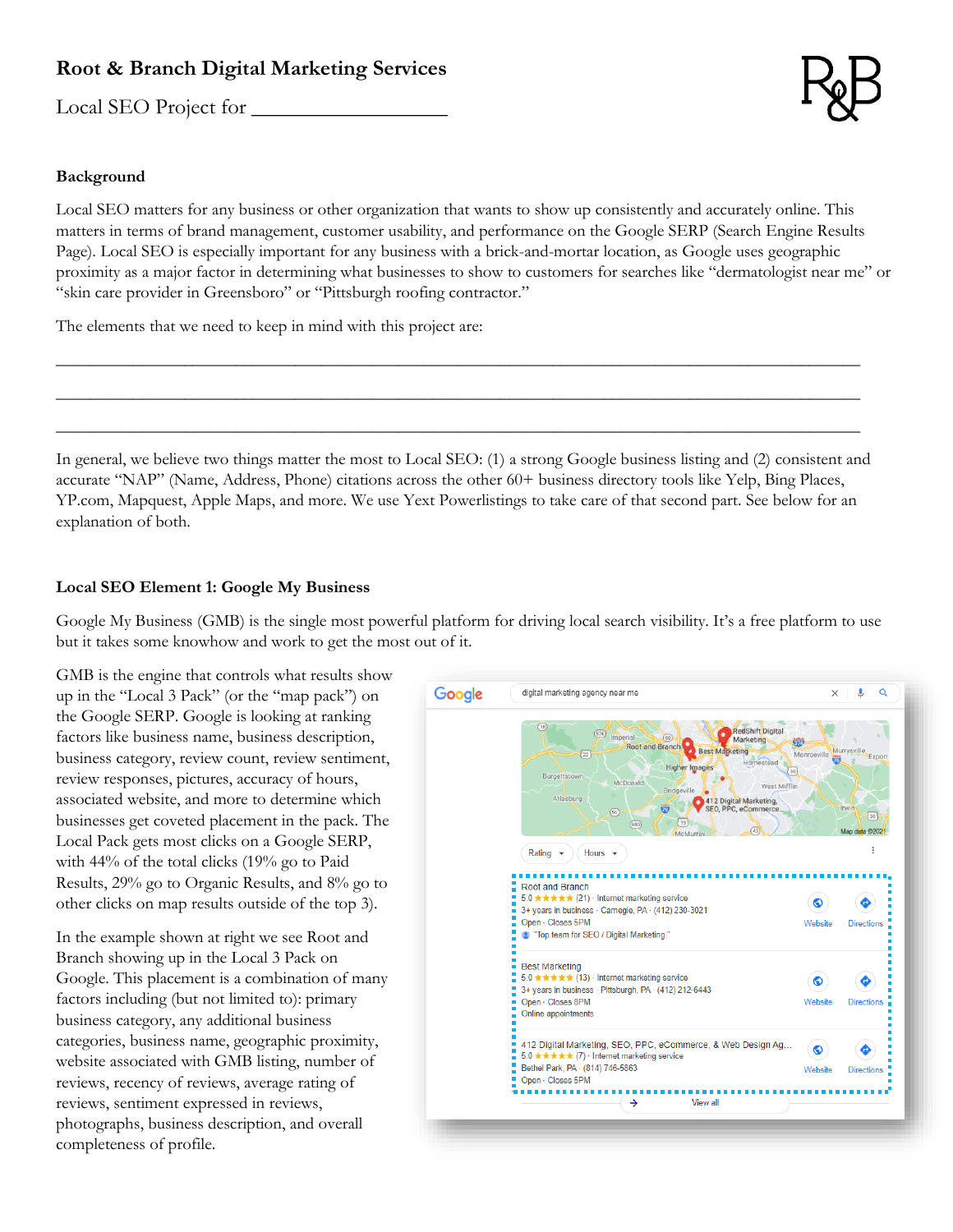

Google My Business also controls the "Knowledge Panel" that shows up on the right-hand side of a Google SERP. The Knowledge Panel displays detailed information about a business including name, address, phone, pictures, reviews, and more. It has links to directions (from Google Maps), the website, and can also be used to call the business directly from a Mobile phone.

Some businesses can get hundreds or even thousands of calls and direction requests each month from this kind of activity. At right is an example of the Knowledge Panel for Root and Branch.

Our work with Google My Business is designed to understand what the listing is doing today in terms of driving customers and new prospects and develop and implement a plan to maximize the opportunity for greater search visibility and performance. Depending on the scope, we can either do a one-time analysis and clean up or provide monthly management.

### **Local SEO Element 2: Complete, Accurate, and Consistent Listings Across the Other Business Directories**

Although GMB is far and the away the most important of all the business listing platforms, there are 60+ others that exist. Rather than claiming and optimizing each of these listings individually (which is time consuming, expensive, and not comprehensive) we use a tool called Yext Powerlistings to create a single source of truth that then syncs with these secondary directories.

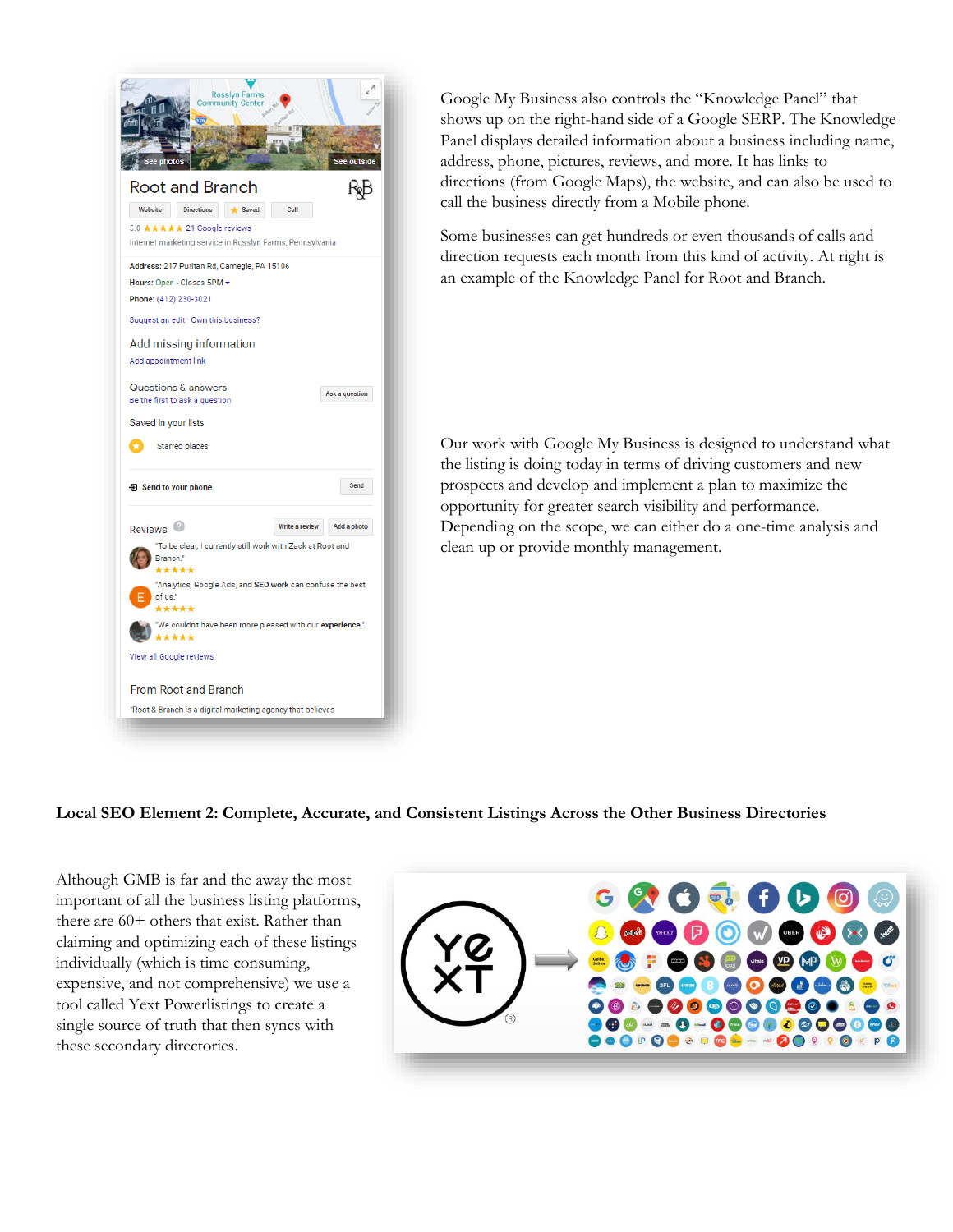Yext provides us with a single platform to make updates to the business. If hours change, for example, we can make this change within the Yext platform and have that information show up everywhere like Yelp, Bing Places, YP.com, and more. This is helpful in rare cases where something permanent changes (like an address or phone number), and in the more common instances where holiday hours change. We can create account manager logins for our clients so they can manage this information themselves in a single place should they so choose.

There is a one-time charge to create the listing and then an ongoing monthly charge for the Yext service to maintain the complete and accurate information.

Note, it's possible to use Yext even for Google My Business, but we don't recommend syncing with GMB or with Facebook.

### **Scope Overview**

The elements marked "Included" below are a part of this project scope.

| Platform                                                                                                                                                              | <b>Service</b>                                                                                                                                              | <b>Purpose</b>                                                                                       | Ongoing or<br>One-time | <b>Included</b><br>(Y/N) |
|-----------------------------------------------------------------------------------------------------------------------------------------------------------------------|-------------------------------------------------------------------------------------------------------------------------------------------------------------|------------------------------------------------------------------------------------------------------|------------------------|--------------------------|
| Google My<br><b>Business (GMB)</b>                                                                                                                                    | Comprehensive analysis with recommendations<br>delivered in a PowerPoint file and video walkthrough                                                         | Maximize the SEO potential from<br>GMB to acquire new views, clicks,<br>leads, and customer actions  | One-time               |                          |
| Google My<br><b>Business (GMB)</b>                                                                                                                                    | Apply tracking (UTM parameters) to URL in GMB listing so<br>we can isolate and analyze traffic performance in Search<br><b>Console and Google Analytics</b> | Improve tracking infrastructure to<br>help make smarter decisions                                    | One-time               |                          |
| Google Search<br>Console*                                                                                                                                             | Search Console set up and analysis or (if already set up)<br>analysis of existing keyword and content performance                                           | Understand existing keyword and<br>URL ranking trends so we can<br>improve on what's already working | One-time               |                          |
| Google Analytics*                                                                                                                                                     | High level analysis of existing traffic acquisition<br>performance (what share of traffic if SEO driving today?)                                            | Improve tracking infrastructure to<br>help make smarter decisions                                    | One-time               |                          |
| Yext                                                                                                                                                                  | Create business listing in Yext platform                                                                                                                    | Create a single source of truth for<br>all business directories                                      | One-time               |                          |
| Yext                                                                                                                                                                  | Maintain Ongoing Yext services                                                                                                                              | Maintain live Yext services so NAP<br>data stays current and consistent                              | Ongoing                |                          |
| Yext                                                                                                                                                                  | Actively Manage Yext listing for client                                                                                                                     | Maintain holiday hours and other<br>small changes if client does not<br>desire to do so              | Ongoing                |                          |
|                                                                                                                                                                       |                                                                                                                                                             |                                                                                                      |                        |                          |
|                                                                                                                                                                       |                                                                                                                                                             |                                                                                                      |                        |                          |
| *Note, more in depth projects related to Google Analytics and Google Search Console may also be discussed as a separate scope focused on<br>analytics and on page SEO |                                                                                                                                                             |                                                                                                      |                        |                          |